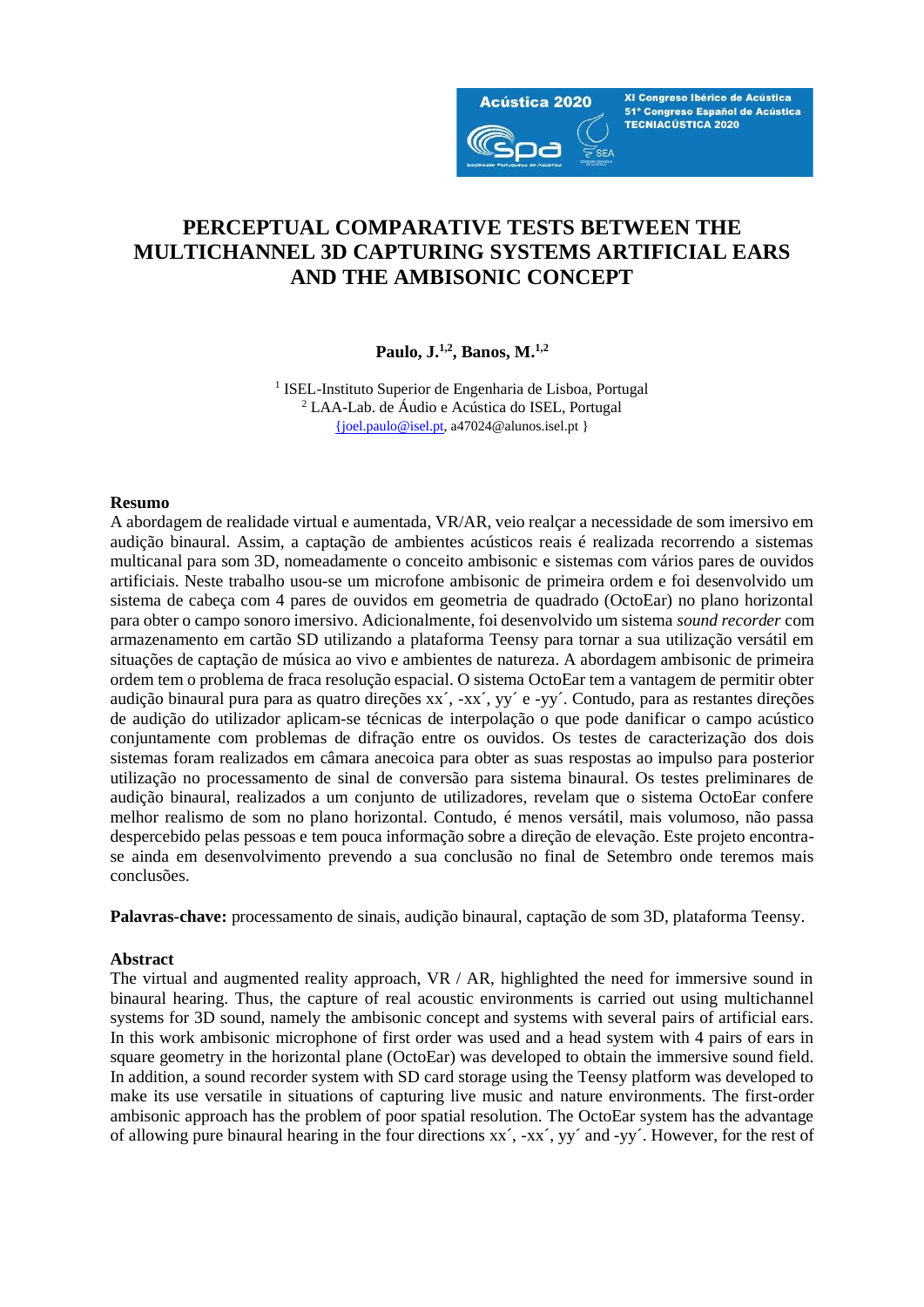the user's listening directions, interpolation techniques are applied, which can damage the sound field together with diffraction problems between the ears. The characterization tests of the two systems were carried out in an anechoic chamber to obtain their impulse responses for later use in the conversion signal processing for binaural system. Preliminary tests of binaural hearing, performed on a group of users, reveal that the OctoEar system gives better sound realism in the horizontal plane. However, it is less versatile, more bulky, does not go unnoticed by people and has little information about the direction of elevation. This project is still under development and is expected to be concluded at the end of September, where we will have more conclusions.

**Keywords:** signal processing, 3D sound capturing –artificial ears and ambisonic, Teensy platform.

#### **PACS no. 43.60.-c, 43.60.Dh, 43.60.Jn**

# **1 Introduction**

When we talk about realism in audio, most of the time we only take into account the raw quality of sound files, which is defined mainly by the accuracy (or lack) of the equipment used in recording, the sampling frequency and bit depth of the file, the presence of artifacts related to the compression algorithms (such as MP3)… but one of the characteristics of a sound that makes it realistic to our ears is the possibility of discerning where it comes from, how far away it is, how it reacts to the room that surrounds it… All of this aspects are studied when we talk about binaural hearing, a technique that applies different levels of signal processing to a base sound to make it sound like if it was coming from a specific point in space.

#### *A. The human hearing system as a signal processing device*

Our hearing system is an integral part of our connection to the world around us, the innate ability that we humans have to discern the position of a sound source just by hearing is as important as our sight to navigate our environment. To achieve this, our brain uses mainly two techniques, that complement each other and allows very high precision:

# 1) Interaural Time Difference

When a sound is produced by a source, the sound wave travels through the air and reaches our ears in different times, first it gets to the ear closer to the source, and then to the other. This delay is perceived and then used to pinpoint the average position of the source of said sound. This time difference is called Interaural Time Difference (ITD). The ITD can then be estimated by:

$$
ITD = \frac{r(\theta + \sin \theta)}{c} \tag{1}
$$

where r is the radius of the head (in meters),  $\theta$  is the angle of incidence in radians, and c is the velocity of sound in the medium (for air, 340 meters per second), as shown in Figure 1.



Figure 1 – Basic scheme for the Interaural Time Difference (ITD) cue.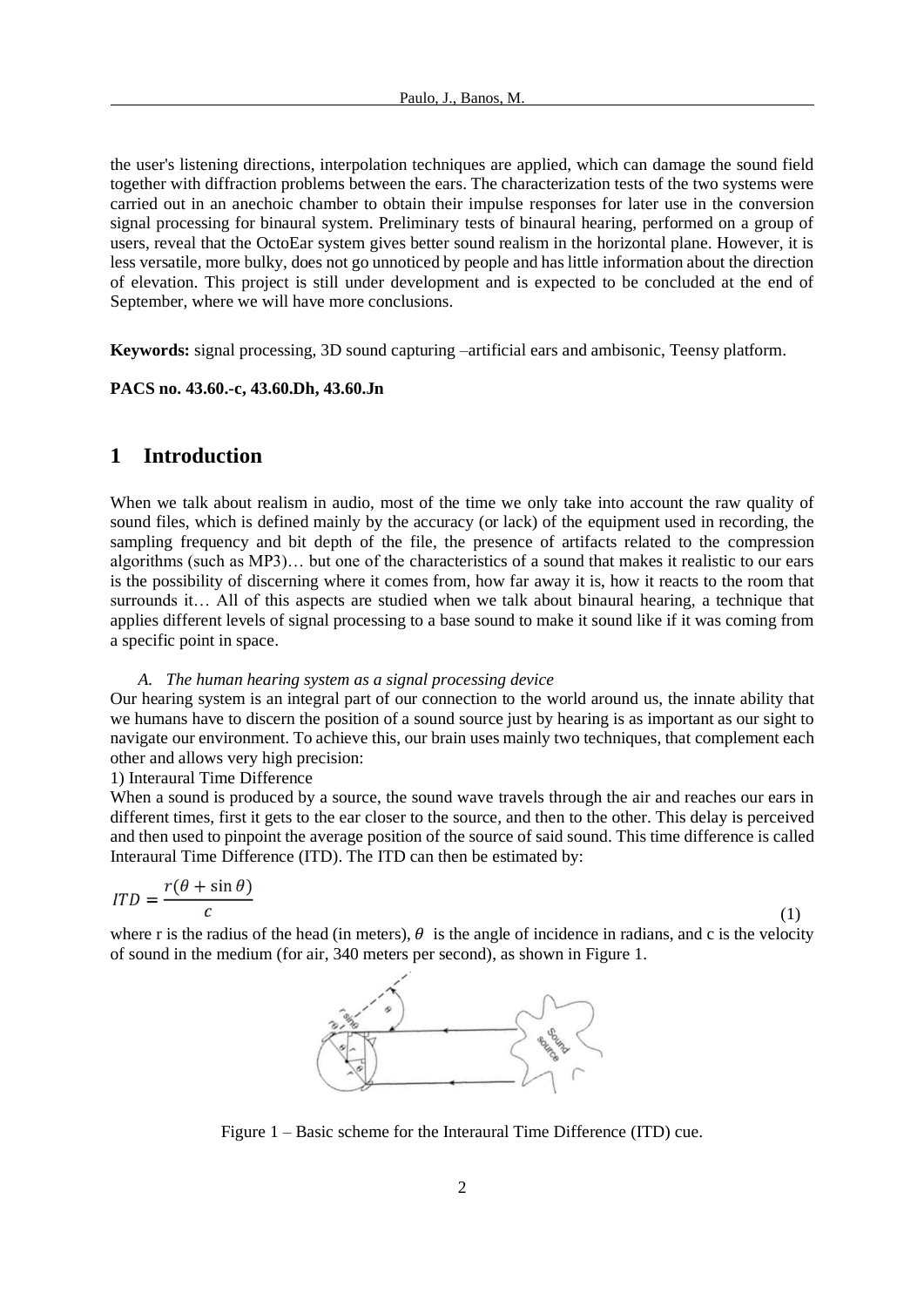#### 2) Interaural Level Difference

When a sound comes from the right relative to the listener position, the sound arriving at the left ear is not only delayed, but it is also diminished in amplitude by the shadowing effect of the head getting in the way of the sound waves. This effect is known as Interaural Level Difference (ILD), and it is the second mechanism that our hearing uses to find the position of sounds. This effect is not constant in frequency, as the lower frequencies get less attenuated than the higher frequencies. This way, the shape of the filter can be approximated by the following equation:

$$
ILD = 1 + \left(\frac{f}{1000}\right)^{0.8} \sin \theta \tag{2}
$$

where f is the frequency of the sound (in Hz), and  $\theta$  is the angle of incidence. As mentioned earlier, this formula gives less attenuation for the lower frequencies than for the higher ones.

#### 3) Head Related Transfer Functions

This two phenomena (ILD and ITD), when applied to a certain monophonic sound, give a sensation of realism that is fairly limited, they only modify the sound with general and approximate formulas that don't really reflect reality that faithfully. Therefore, the approach of using the head related transfer functions (HRTF) become more interesting. The HRTF is a transfer function that defines how the sound is modified when arriving with a certain direction to the listener, this means that there are as much HRTF as resolution we want to have in our system. The typical way to create this HRTF is using a dummy head, that simulates an average human head in size and shape, making the sound recorded by the two microphones inside (one for each ear) much more realistic than that you can get from a microphone pointed directly at the sound.

Using this HRTF as a filter by any other sound, the output will be a simulation of the sound as if it was recorded using the setup with the dummy head, and thus fairly similar to what a human would hear.

## *B. Approaches to tridimensional sound fields*

A tridimensional (3D) sound field is a sound environment that allows the listener to hear sound as if it was coming from any position in the 3D space around his head. Therefore, the techniques, signal processing algorithms and devices used to create this kind of sound fields are studied under the concept of 3D sound synthesis. This field of sound processing is one of the less developed because the need for 3D sound synthesis is recent necessity related to the increase of virtual reality (VR) devices and applications. The first instances of 3D audio can be found in some music recordings from the 80's and 90's where the musicians would play in a studio room, but instead of using the usual microphone setup, they would record everything using a dummy head or similar approaches, this way, when listened with headphones, the music would sound like if each instrument was coming from a different point in the room. The first example of what was called "binaural recording" was the album Street Hassle, by Lou Reed, released in 1978. This first approach was limited to the constraints of the processing power of the time, it didn't take into account the listener turning and moving his head around, and was overall a novelty, more of a curiosity than an actual useful recording technique.

In recent years the surge of VR and the exponential increase of computing power has put 3D sound on the spotlight, now that we have immersive visual environments, we need to take it a step further.

# **1) Google Omnitone**

This is Google's attempt on 3D sound synthesis, and as almost everything Google does, it is oriented for online use. The Omnitone is a tool based on Ambisonics, that allows online reproduction of 3D sound and 360º video and its compatible with Google's own Google Cardboard VR headset, Oculus Rift and many other VR sets. Its main characteristic it's the capability of being integrated on a webpage, and still working in real time.

# **2) 3D Audio Spatialization by Oculus**

Oculus is one of the biggest companies investing in VR techniques and 3D sound development, being the creators of the Oculus Rift headset, they want all videogame studios and developers to have the capability of creating a 3D soundscape realist enough to boost sales of his product. This approach of 3D sound is fairly simple, they use the head tracking ability included in their VR headset in combination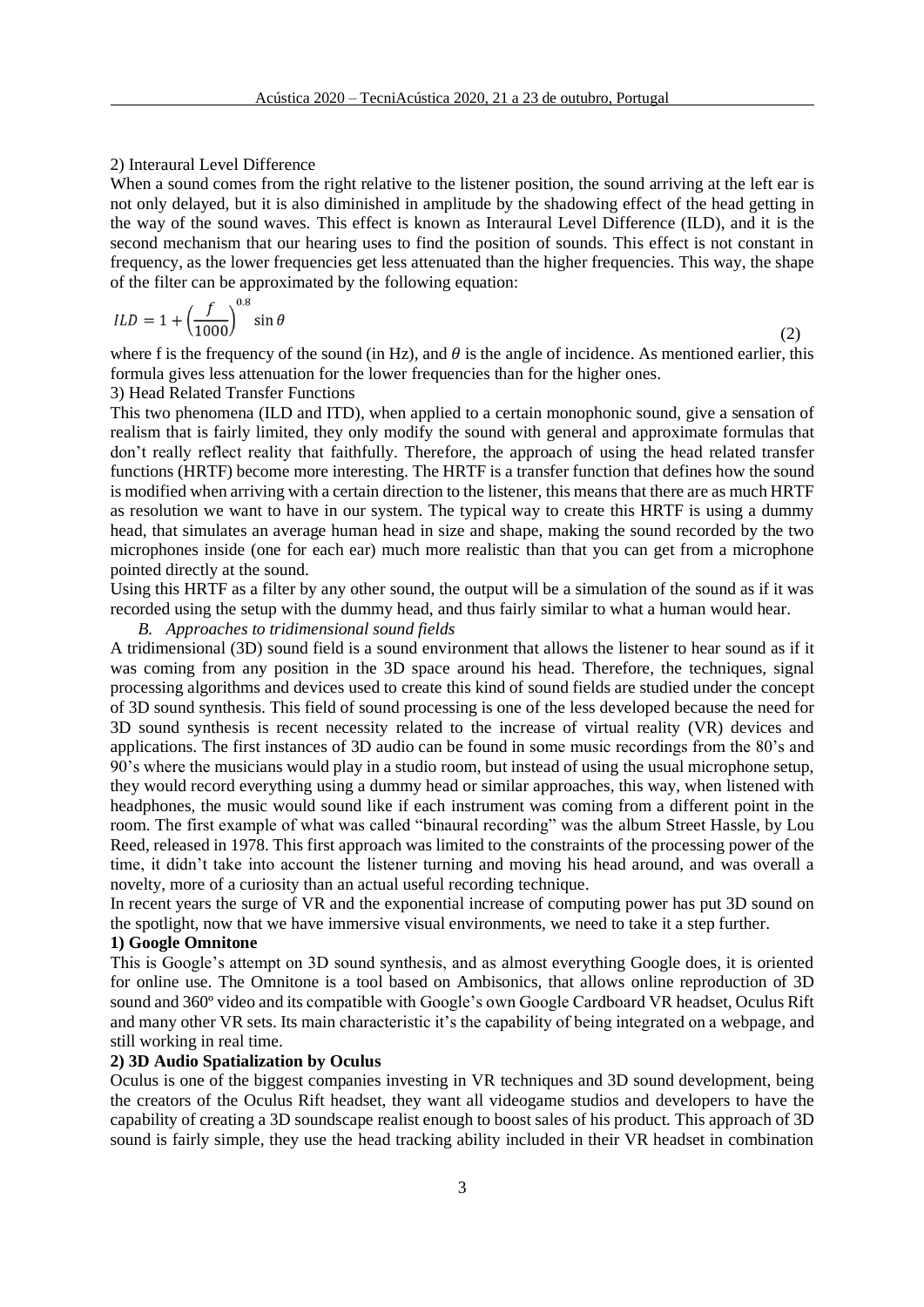with a big HRTF database to simulate the orientation of a sound, and then they apply algorithms that take into account the attenuation of sound, the doppler effect and the reverberation… in order to make the sound as close to reality as possible.

# **3) Vector-Based Amplitude Panning**

The vector-based amplitude panning (VBAP) is a case of amplitude panning that imitates the sensation of spatialization of sound by creating an array of virtual loudspeakers around the listeners head, each one having a different amplitude gain calculated by its position relative to the listener [1-4]. Consider a triangle in front of the listener, with  $l_m$ ,  $l_n$  and  $l_k$  being the position of 3 loudspeakers, and  $g_m$ ,  $g_n$  and  $g_k$ being the amplitude gain for each loudspeaker. By applying a certain value of gain to each speaker, we can simulate the sound coming from any point inside the triangle. Increasing the number of loudspeakers a bigger area around the listeners head can be simulated. Figure 2 shows this approach.



Figure 2 – Vector-based amplitude panning (VBAP) technique.

This technique is limited to giving the sensation of a sound coming from a specific point in space, but it is uncapable of giving information of the distance, and also doesn't take into account the effects that the physical elements of the hearing system (the head, the pinnae…) has on the sound. Nonetheless, the results are fairly accurate, and it has the advantage of being easily extrapolated for real-life loudspeaker systems [5].

## **4) Interpolation of HRTFs using VBAP**

The gains obtained by the VBAP approach have proven to be useful for application in binaural audio. If we take the signal generated applying three HRTFs  $(h_m, h_n$  and  $h_k$ ) related to the position of the loudspeakers from the example before  $(l_m, l_n$  and  $l_k$ ) and its associated gain values  $(g_m, g_n$  and  $g_k$ ) and we apply them to the signals generated before, we would get an output like this:

$$
y(t) = (g_n h_n + g_m h_m + g_k h_k) * x(t)
$$
\n(3)

With this approach, we are doing a sort of linear interpolation of the HRTFs.

$$
\ddot{h} = g_n h_n + g_m h_m + g_k h_k \tag{4}
$$

## **5) Spectral Interpolation**

 $\overline{a}$ 

If the technique of VBAP interpolation works by making a linear combination of waveforms, the spectral interpolation works by shaping the spectra of the interpolated HRTF. This technique is better explained in graphic form: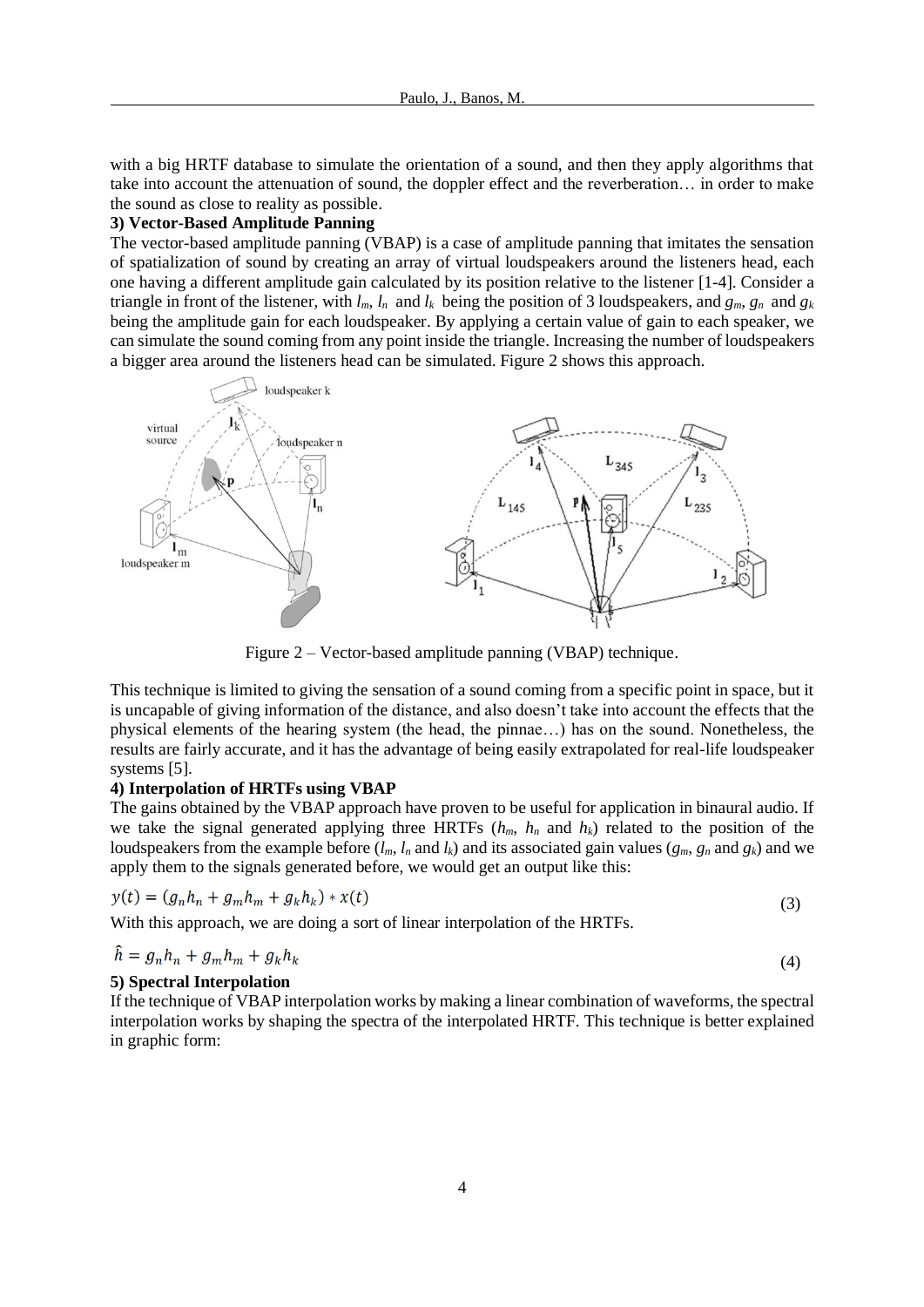

Figure 3 – Pole-zero diagrams and spetral interpolated filter.

To use this method, we would need to synthesize the HRTF as low order IIR filters, which is in itself a complicated process [1]. Then, we would need to analyze this HRTF filters in polar coordinates, given that the position of the poles and zeros in the interpolated filter would be on median positions between the coordinates of the poles and zeros in the A and B filters, both in angle and magnitude. C. First conclusions

Taking into account the ease of use, computational power needed, and the final objective of this project, we will settle in using a modified algorithm to the one explained before, Interpolation of HRTFs using VBAP. For our particular case, we will only simulate information regarding the azimuth of the sound, but it would be easily modified to regard the elevation, more on that later.

# **2 SETUP AND DEVELOPMENT**

#### *A. Measurement setup*

The setup consists of a sound source and the recording equipment. The recording equipment consists in 4 pairs of microphones with their respective artificial ears, recording in each one of the directions drawn as dotted lines: red for the front  $(0^{\circ})$ , yellow for the right  $(90^{\circ})$ , magenta for the back  $(180^{\circ})$  and blue for the left (-90º), as shown in Figure 4. Thus, we will obtain 4 sound files, one for each pair, plus the original sound that was emitted by the sound source.

## *B. Treatment of the recorded material*

As stated before, we will obtain 4 sound files from our setup, one for each pair of ears, each one associated with one direction (front, back, left, right). The first step would be to apply the FFT function to each sound file, including the original one. Now, to calculate the HRTF associated with each direction we just need to use the equation:

$$
HRTF = \frac{FFT(Recorded sound)}{FFT(Original sound)}
$$

(5)

Therefore, we will get 4 HRTFs: HRTF\_F for the front, HRTF\_B for the back, HRTF\_L for the left and HRTF R for the right. Now, we have all the information we need from our measurements.

*C. First considerations*

1) Planning ahead

Before we can start coding, we need to plan what we need our code to do, this is easier to see using a simple scheme (Figure 2). Our virtual environment would be formed mainly by HRTF\_F, HRTF\_L, HRTF\_B, HRTF\_R and finally, the listener.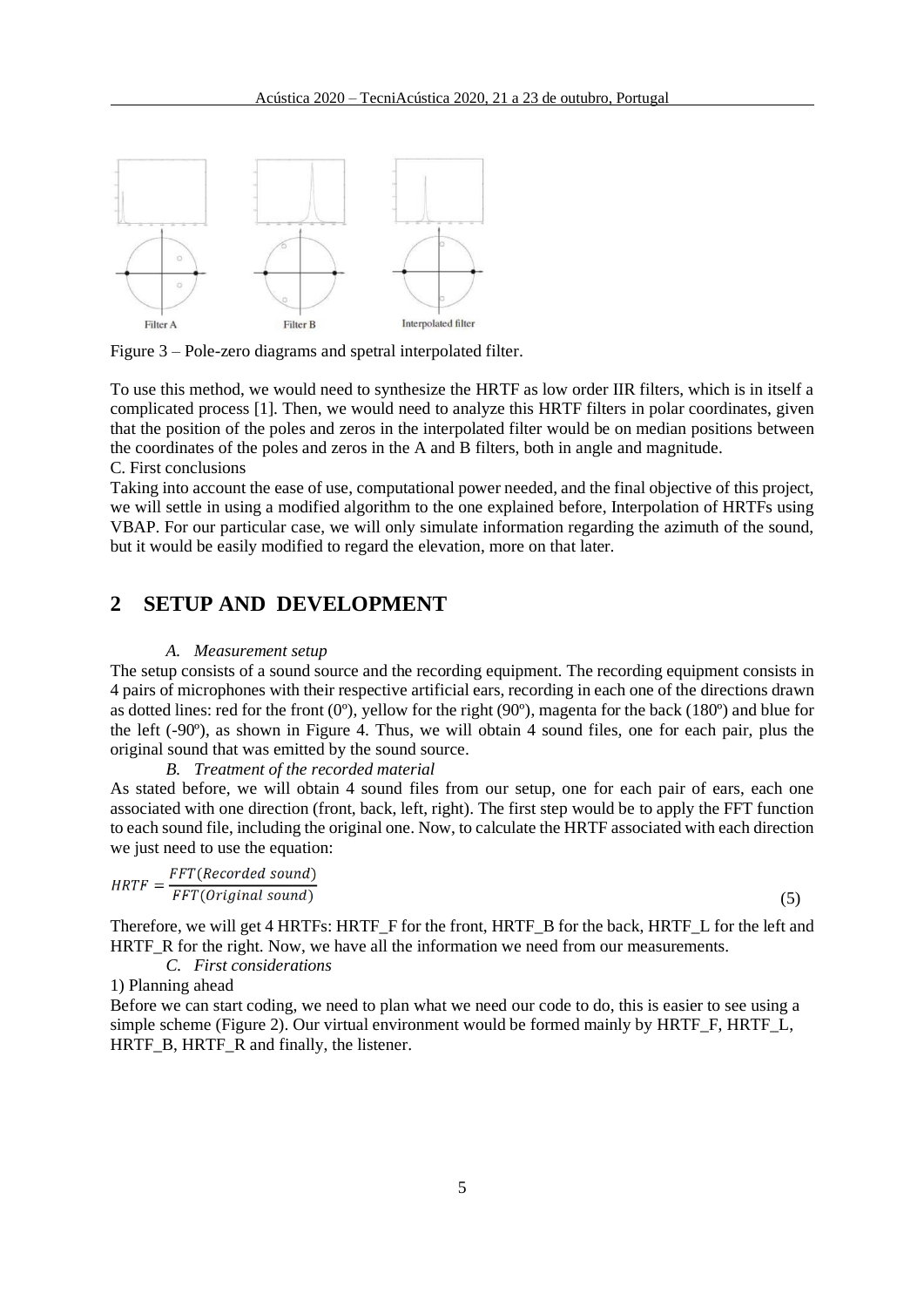

Figure 3 - System basic scheme and a photograph of the OctoEar, apparatus with 4 pairs of ears.

Using the VBAP approach, we can interpolate any HRTF in the green circle, this is, any HRTF around the listener. To do this, we will apply linear interpolation between pairs of the HRTFs:

- HRTF F and HRTF\_R for  $0 \ge \theta \ge 90$
- HRTF\_R and HRTF\_B for  $90 > \theta \ge 180$
- HRTF F and HRTF L for  $-90 > \theta \ge 0$
- HRTF L and HRTF B for  $-180 \ge \theta > -90$

We will also try to use another VBAP approach, which would be a cubic interpolation, using the four HRTF for each calculation:

- HRTF\_F, HRTF\_R, HRTF\_B and HRTF\_L for  $0 \ge \theta \ge 270$
- HRTF\_R, HRTF\_B, HRTF\_L and HRTF\_F for  $270 \ge \theta \ge 360$

Even though we use the four HRTF for each calculation, in this case the order of the factors does in fact alter the results, more on this on the calculations and formulas part. We will try these two approaches (linear and cubic interpolation) and test the results on a subjective way, as in this project the subjective perception is more important than any other factor.

2) Formulas and calculations

In this part we will explain the different mathematical expressions in which we based our algorithms. a) Linear interpolation

This approach is fairly simple, we will interpolate any HRTF in between two known HRTF in intervals of 90 degrees. We will use the following formula:

$$
Interpolated HRTF = a * HRTF_{n*90} + b * HRTF_{(n+1)*90}
$$
  

$$
n = 1, 2, 3
$$
 (6)

This way, any HRTF can be found as the sum of two HRTF weighted by two coefficients, a and b. These coefficients can be calculated as:

$$
a = 1 - b; \ b = \frac{\theta_{int} - \theta_{fst}}{\theta_{last} - \theta_{fst}}; \tag{7}
$$

where  $\theta_{int}$  is the angle associated with the HRTF we are interpolating,  $\theta_{fst}$  is the angle of the first HRTF and  $\theta_{\text{last}}$  is the angle of the last HRTF. This is the simplest approach; we will see if the results are good enough.

b) Cubic interpolation

In this case, all the HRTFs will be used during the calculations: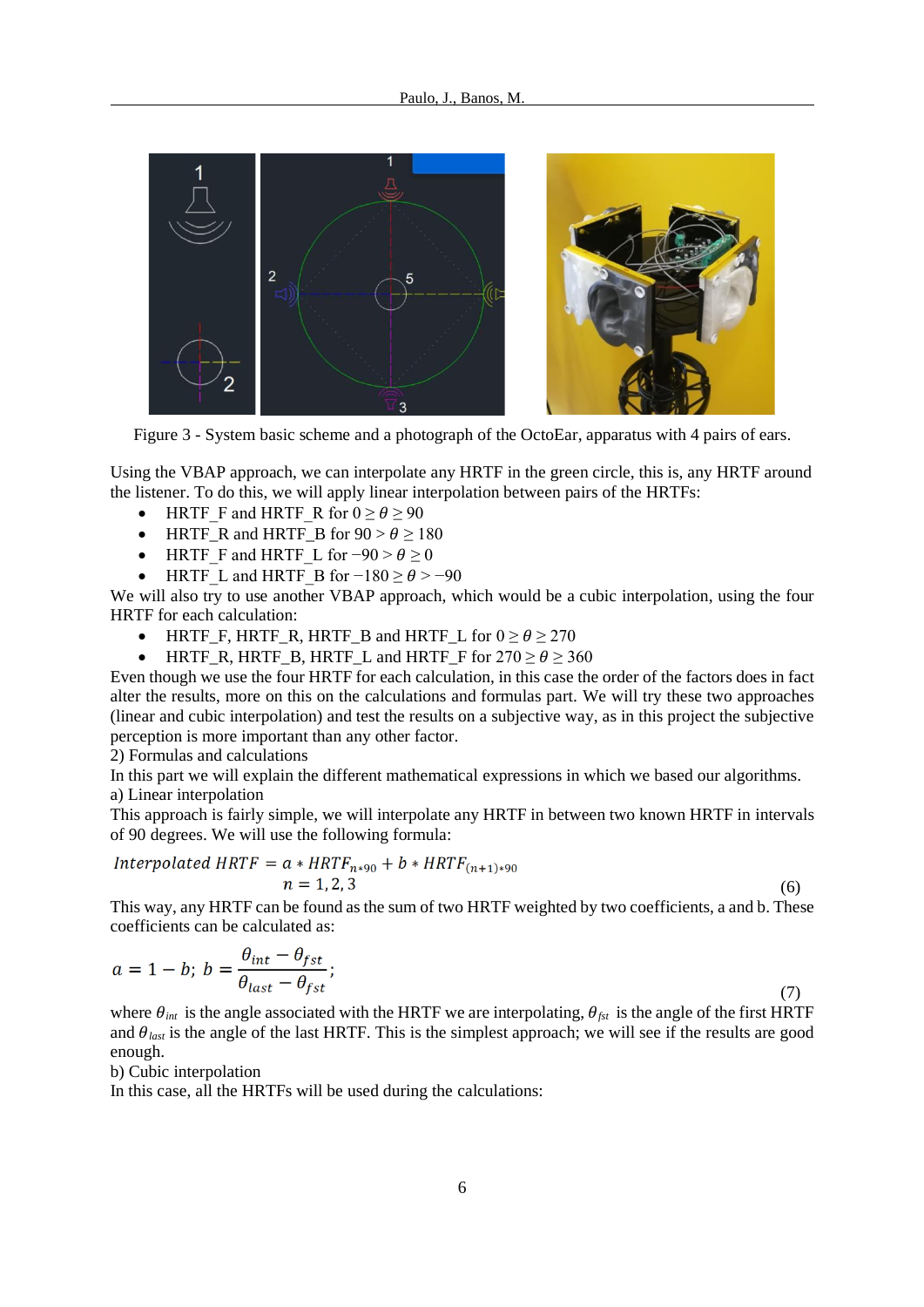$\begin{array}{l} \textit{Interpolated HRTF} = \\ = \left\{ \begin{matrix} a*HRTF_F + b*HRTF_R + c*HRTF_B + d*HRTF_L \ (0 \leq \theta_{int} \leq 270) \\ a*HRTF_R + b*HRTF_B + c*HRTF_L + d*HRTF_F \ (270 \leq \theta_{int} \leq 360) \end{matrix} \right. \end{array}$ (8)

where  $\theta_{int}$  is the angle associated with the interpolated HRTF. Even though the two equations seem similar, the difference is on what angle we associate with the HRTF\_F:

- For the first case  $(0 \le \theta_{int} \le 270)$  HRTF F is the HRTF for a 0 degree angle.
- For the second case ( $270 \le \theta_{int} \le 360$ ) HRTF F is the 360 degree angle.

these two angles are the same in a mathematical sense, but we need to make the distinction in order to use the weighting values correctly:

$$
a = \frac{(\theta_{int} - \theta_2)(\theta_{int} - \theta_3)(\theta_{int} - \theta_4)}{(\theta_1 - \theta_2)(\theta_1 - \theta_3)(\theta_1 - \theta_4)}
$$

$$
b = \frac{(\theta_{int} - \theta_1)(\theta_{int} - \theta_3)(\theta_{int} - \theta_4)}{(\theta_2 - \theta_1)(\theta_2 - \theta_3)(\theta_2 - \theta_4)};
$$

$$
c = \frac{(\theta_{int} - \theta_1)(\theta_{int} - \theta_2)(\theta_{int} - \theta_4)}{(\theta_3 - \theta_1)(\theta_3 - \theta_2)(\theta_3 - \theta_4)};
$$

$$
d = \frac{(\theta_{int} - \theta_1)(\theta_{int} - \theta_2)(\theta_{int} - \theta_3)}{(\theta_4 - \theta_1)(\theta_4 - \theta_2)(\theta_4 - \theta_3)};
$$

where:

|                    | $\boldsymbol{\theta}_{int}$    | $\boldsymbol{\theta}_1$ | $\theta$ | $\bm{\theta}_{\bm{2}}$ | $\bm{\theta}_{\textit{\textbf{A}}}$ |
|--------------------|--------------------------------|-------------------------|----------|------------------------|-------------------------------------|
| <b>First case</b>  | $0 \leq \theta_{int} \leq 270$ |                         | 90       | 180                    | 270                                 |
| <b>Second case</b> | $270 \le \theta_{int} \le 360$ | 90                      | 180      | 270                    | 360                                 |

These calculations are a bit more complex than in the linear case, we will see if this increase in complexity translates into a better subjective result.

#### *D. Data acquisition*

In this project, we recorded all of the signals in the Anechoic Chamber located at the Instituto Superior Técnico, in Lisbon. This is to get a sound as clean as possible without any reflections. We will use two sets of microphones:

- The first one would be a set of two microphones with artificial ears inside an artificial head to simulate the listener's head, binaural listening. With this approach we will need to record 4 times to get signals for each direction in our scheme (Figure 3).
- The second one would be 4 pairs of microphones at the same level using the OctoEar, each with its own artificial ears, but without any artificial material to simulate the head.
- On both setups we will use a loudspeaker with a known frequency response, so we can compensate it later.

The ITA-toolbox for MATLAB was used as it gives us the option to directly obtain the transfer function. It uses a sweep function to calculate the frequency response of the system, and gives very accurate results. The results of these measurements are as follows:

(9)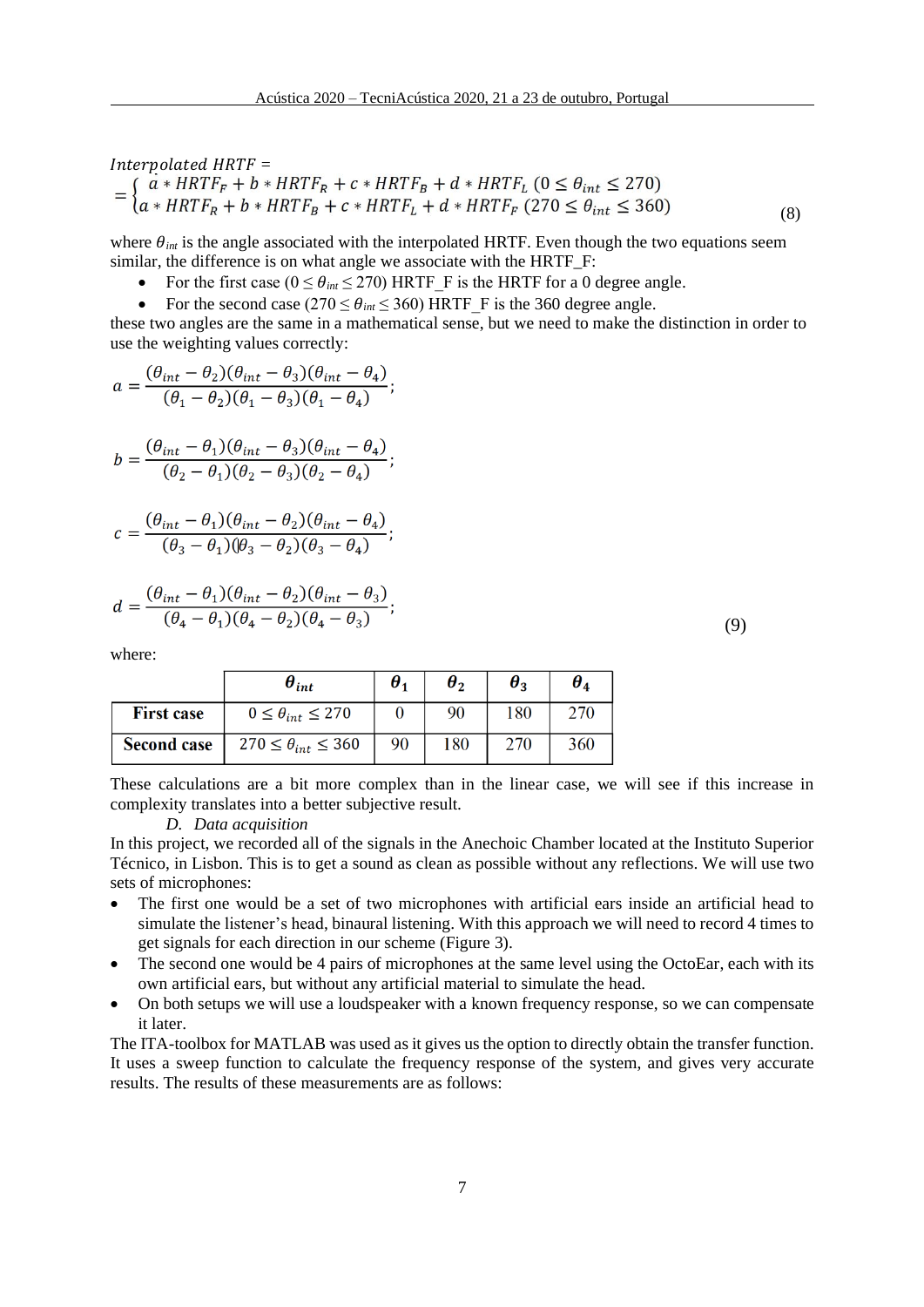

Figure 4 – HRTF for the 4 pairs of ears measured with the OctoEar apparatus.

We have both the response in frequency and in time. We can see that around the 0.034 seconds there appears an unexpected reflection on the impulse response (it is easily seen on the 0 degrees impulse response). This reflection should be the sound coming from the loudspeaker bouncing off of some part of our measurement setup. This corresponds to a time delay of about 2 ms which is an extra path of about 0.7 m.

*E. Signal conditioning*

These raw signals could be used directly, but since our objective is to get a realistic sound, we need to eliminate any other conditions that may affect this output, such as, the:

- Unwanted reflections The first way to eliminate this unwanted reflection is to make the Impulse response zero from just before the reflection appears, but this approach is not good enough as we will lose many low frequency information.
- Loudspeaker compensation The loudspeaker we used on our calculations does not have a perfectly flat response but, on the other hand, we can measure its response or use the manufacturer's specifications. Given this impulse response, we can develop a filter that inverts the frequency coloring created by the speaker. As expected, the flat line indicates that the response is now flat. We will now apply this to the HRTFs to compensate them (Figure 5).



Figure 5 - Compensated vs. Original frequency response for 0 degrees.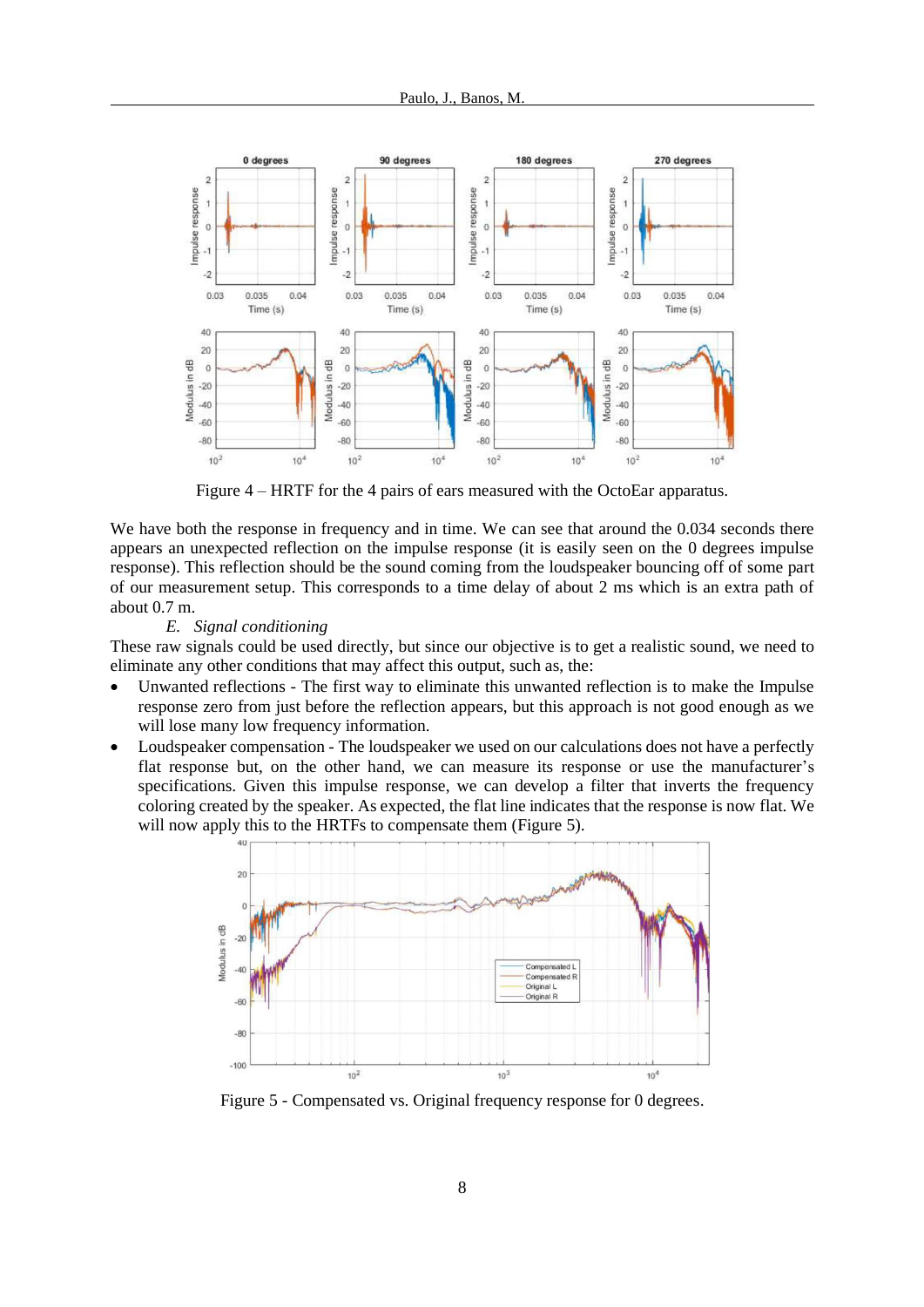#### *F. Algorithm development*

In this part, the main function we have to develop is the weighting coefficients for each kind of interpolation, as it is the basis of the VBAP method. We will be using mainly MATLAB. 1) Linear interpolation

The function developed just needs to be given the angle of incidence and the four known HRTF (Front, Back, Left and Right), and it outputs the interpolated HRTF. To calculate it, it uses the mathematical equation 6 and calculates the weighting the values using the formula from the same section. The results in frequency are depicted in Figure 6.



Figure 6 - Interpolated HRTF for 45 degrees using Linear Interpolation approach.

To compare, we used the HRTF associated to 45 degrees that we recorded on the Anechoic chamber, also compensated by the loudspeaker response. As we can see, the frequency response is not very similar, but the important part is the subjective perception of the listener. 2) Cubic interpolation

The process is analogue to the one we did for the linear interpolation, using in this case the equation 8. The results in frequency are depicted in Figure 7.<br>Cubic interpolation



Figure 7 - Interpolated HRTF for 45 degrees using Cubic Interpolation approach.

Similarly, the interpolated response is not equal to the original, but we need to compare on the perceptual listening experience, not on the mathematical likeness.

With a few simple tests, the cubic interpolation has a better response than the linear one, and in terms of complexity the difference is not that big. We can now start to develop a real-time solution to put these conclusions to use.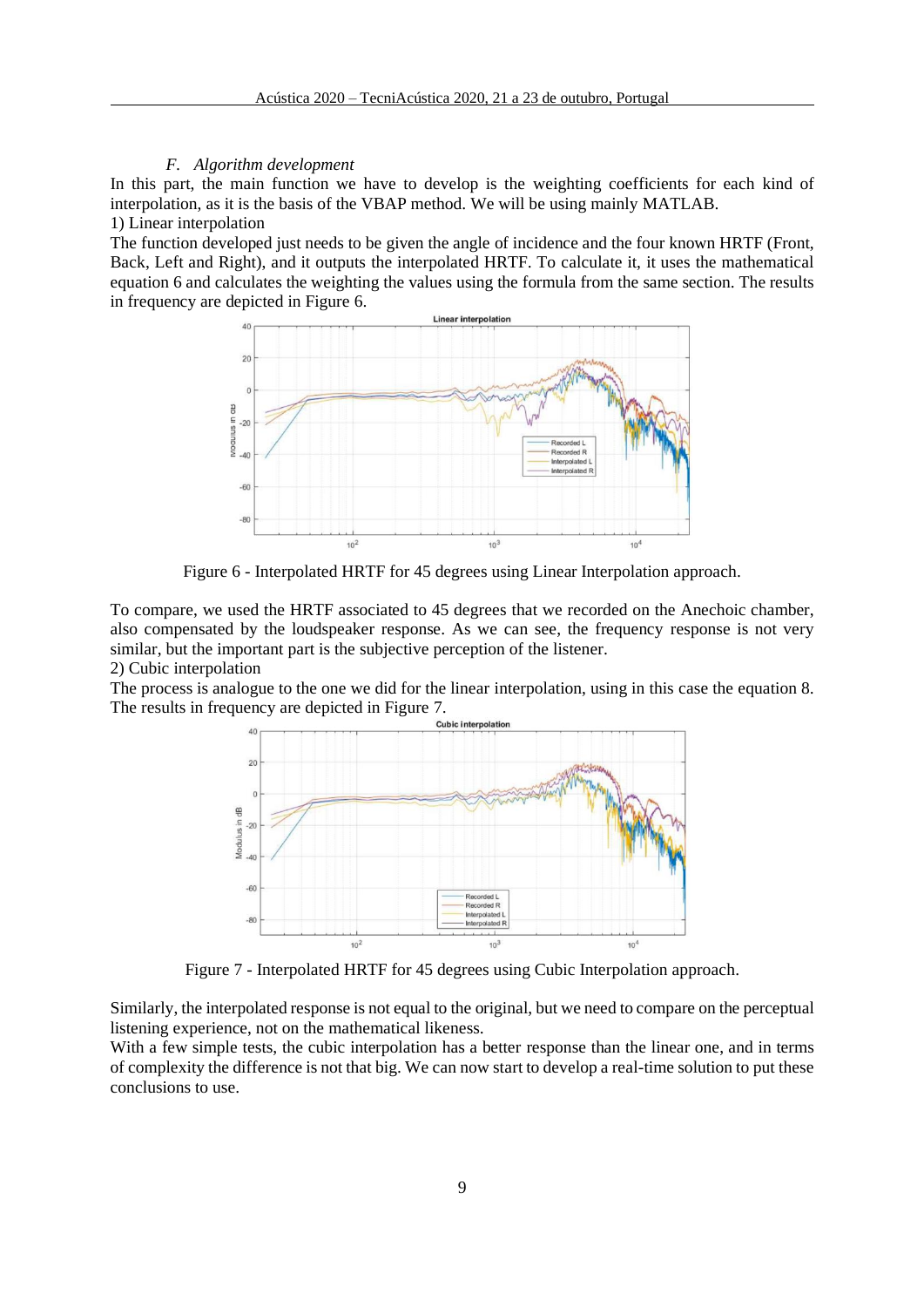# **3 Measurements for perceptual tests**

The other interesting approach is to use the OctoEar system for recording musical events and to be able to use this material for VR devices. Based on the information of the 4 recording directions, any other direction can be obtained using the interpolation techniques previously mentioned.

However, the OctoEar concept has a limitation in terms of sound reproduction. It can only be used conveniently with headphones, that is, in binaural hearing, since the recorded sound material itself already has the influence of the shape of the ears and the elevation parameter cannot be used.

The comparative tests carried out used the OctoEar system, with a spherical shape to simulate the human head, and the AMBI1 microphone of order 1, that follows the ambisonic concept. This last approach has the advantage of having a very small volume and allowing to encode the sound in an arbitrary number of speakers for surround systems. Therefore, it is nowadays widely used for creating immersive environments and / or with an artistic perspective. Figure 8 shows the two capture devices. The tests were carried out in an anechoic chamber of the Instituto Superior Técnico and in the Audio and Acoustics Laboratory of ISEL.



Figure 8 – Microphone systems, OctoEar and AMBI1 used to capture 3D sound in an anechoic chamber.

Several musical excerpts were recorded with both systems and the sound was then encoded in a binaural format for listening with headphones.

The results obtained show that the OctoEar system surpasses the AMBI1 system in all metrics applied. The following parameters were considered for comparison: 1) location/image of the sound source in azimuth (panoramic), 2) sharpness of the recorded material and 3) background noise levels. These results are mainly due to the fact that the ambisonic system is of order 1 which does not provide a high spatial resolution and because it requires more signal processing. However, we are still improving the microphone calibration and compensation algorithms, which could greatly improve the results.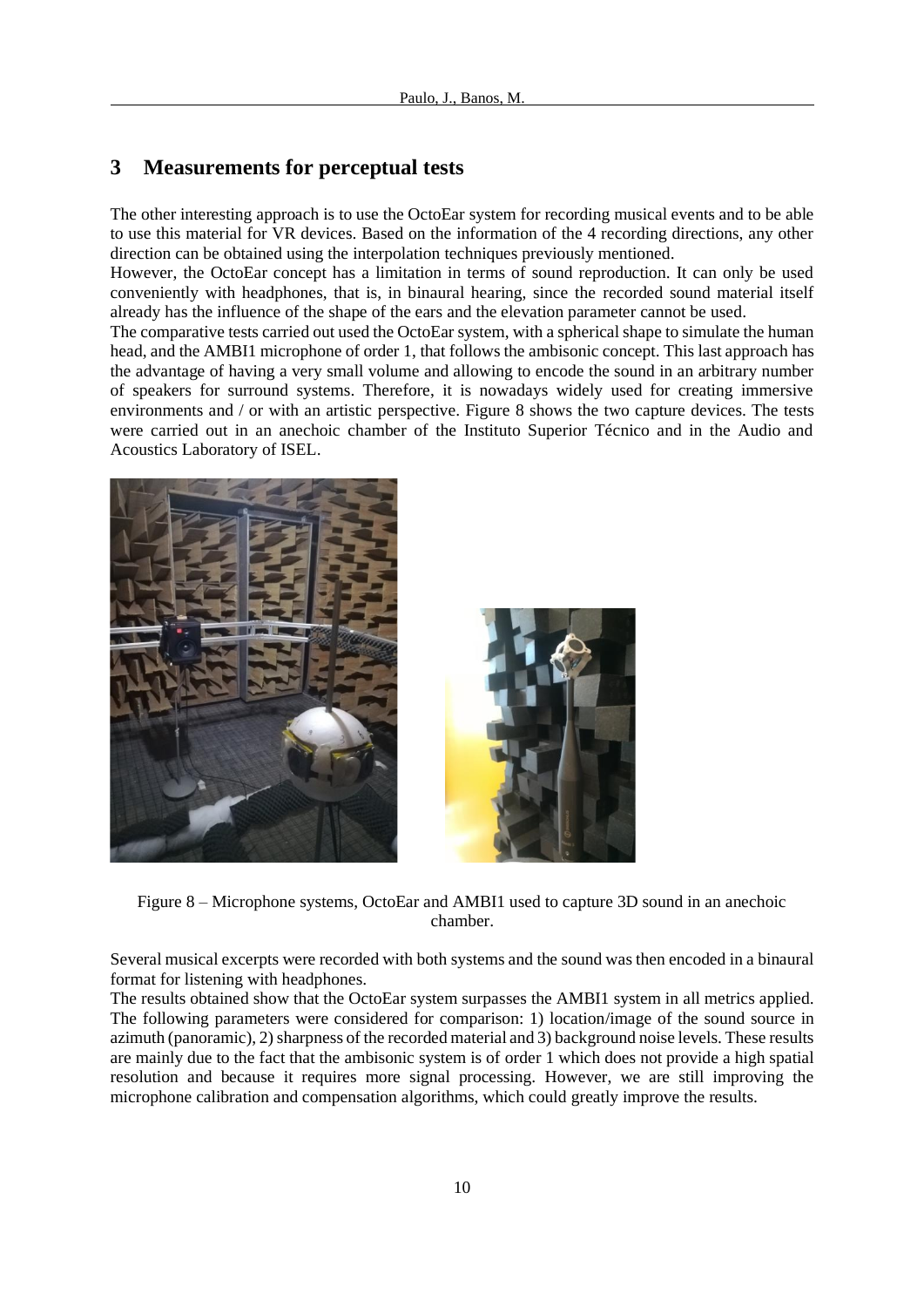## *G. Other developments*

After achieving a clear idea of how to interpolate these HRTFs we can advance to produce real-time response, as with our MATLAB code we need to have the whole signal beforehand. The first idea that comes to mind is to use the PureData software (the predecessor of MaxMSP software), as it is focused on real-time audio processing, and allows us to both develop our own "patches" (like MATLAB functions, patches have input and output variables and can compute any operation we create) as well as having a vibrant community with many users sharing their own patches for different uses [6]. In this part we can divide in two different approaches:

- Using the (mono or stereo) input from a microphone and treating it with our known HRTF using a similar algorithm that we developed in MATLAB.
- Using the 8-mic setup from earlier directly and using our known weighting coefficient calculations to weight the gain of each input.

# 1) HRTF approach

In this case, we will use a convolution and a multiplexer patch we downloaded from the PureData forum. In our first approach, we will use a slider to determine an angle from 0 to 360 degrees.



Figure 9 – PureData patch used to implement the HRTF filtering depending on the desired angle.

In this patch, we were using a sound file, but it could be done also using an ADC patch to obtain the sound from the PC's soundcard.

2) Audio approach – live recordings

For this case, the approach is very similar, the only difference is that we don't need a convolution patch. We could use an ADC patch with 8 outputs to read all of the microphone signals instead of reading 8 different recordings, but for testing purposes we opted for this.

These two approaches have a patch in common, the one used to calculate the weighting values: This patch works in the same way that the MATLAB function, given the angle of incidence and the angles used to interpolate, it gives the four weighting values needed on the output.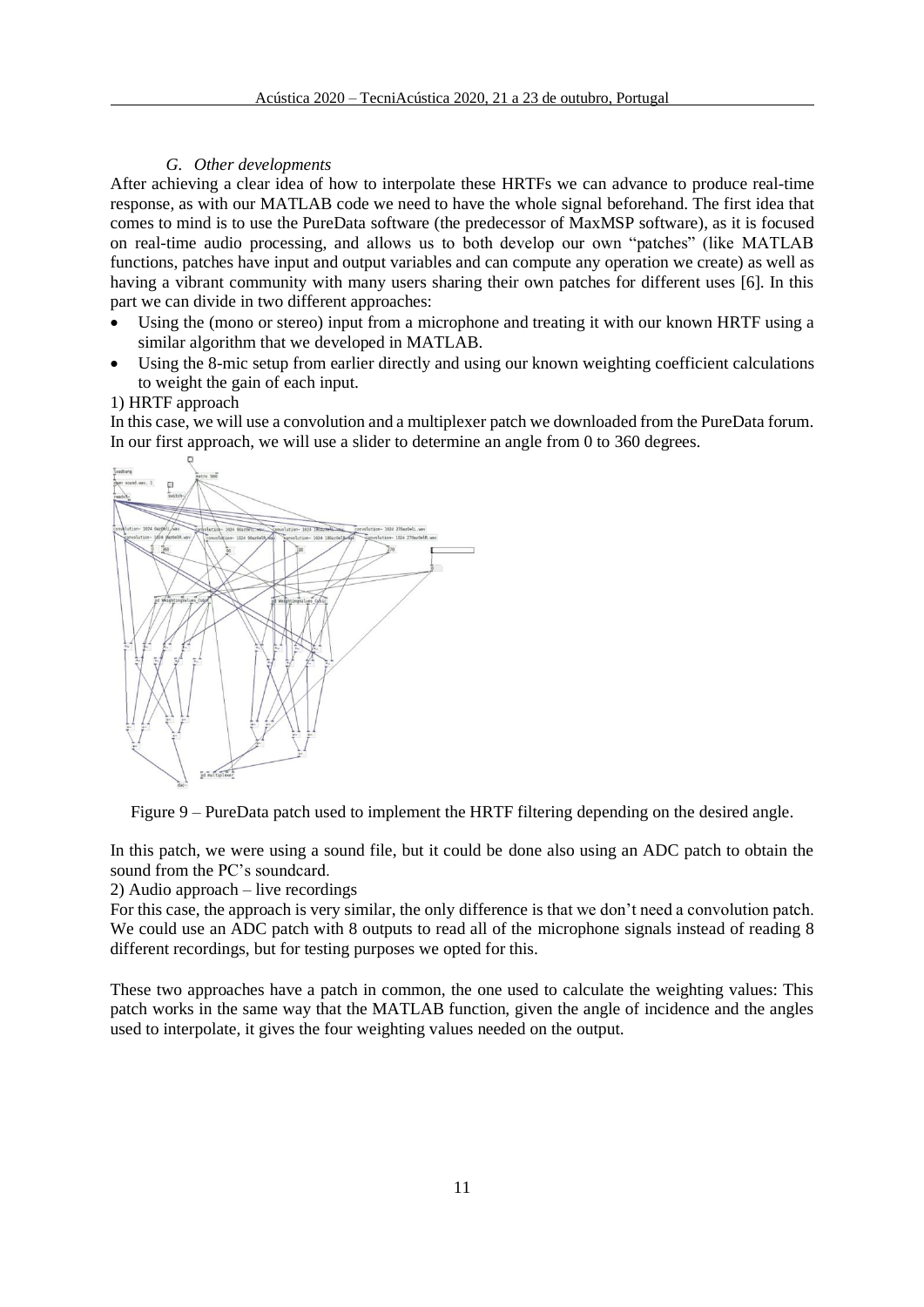

Figure 10 - PureData patches used for live recordings (left) and the sub-patch for weighting values (right).

# **4 CONCLUSIONS**

A. Regarding the research

The two final solutions we achieved we can say that each of them have a different application:

- The HRTF approach can be used we only have a stereo or mono recorded sound and we want to give it an auralization effect, or when the realtime input is a single mono or stereo microphone and we want to develop auralization in real time.
- The audio approach can be used when we have a recording made with the an 4 pairs of ears setup (or similar), or when the audio input in real time is being recorded with this setup.

This way, we can determine that the HRTF approach works better to develop auralization to any sound environment, and the audio approach needs a setup design for that specific purpose.

A set of comparative tests were carried out between the multichannel capture systems, OctoEar and AMBI1 (ambisonic concept) to understand the advantages and disadvantages of each one for recording 3D sound. The results obtained show that the OctoEar system surpasses the AMBI1 system in all metrics. The following parameters were considered: 1) location of the sound source in azimuth (panoramic), 2) sharpness / quality of the recorded and encoded material and 3) background noise levels. In part, these results are due to the fact that the ambisonic system is of order 1 which does not provide a high spatial resolution and because it requires more signal processing, which adds some processing noise. However, we are still improving the microphone calibration and compensation algorithms, which could greatly improve the results. However, the OctoEar concept has a limitation in terms of sound reproduction. It can only be used conveniently in binaural hearing, with headphones, and the elevation parameter cannot be used.

#### B. Future developments

The problems we found while using PureData kept us from comparing one on one the solutions we developed, so in the future more work could be used to fix this problems. Other option could be to develop some kind of User Interface in MATLAB to use in a similar way to the PureData patch, with a slider to select the angle of incidence. The main objective would be to integrate the PureData patch with a VR system and to use the position and rotation information from the headset to calculate the angle of